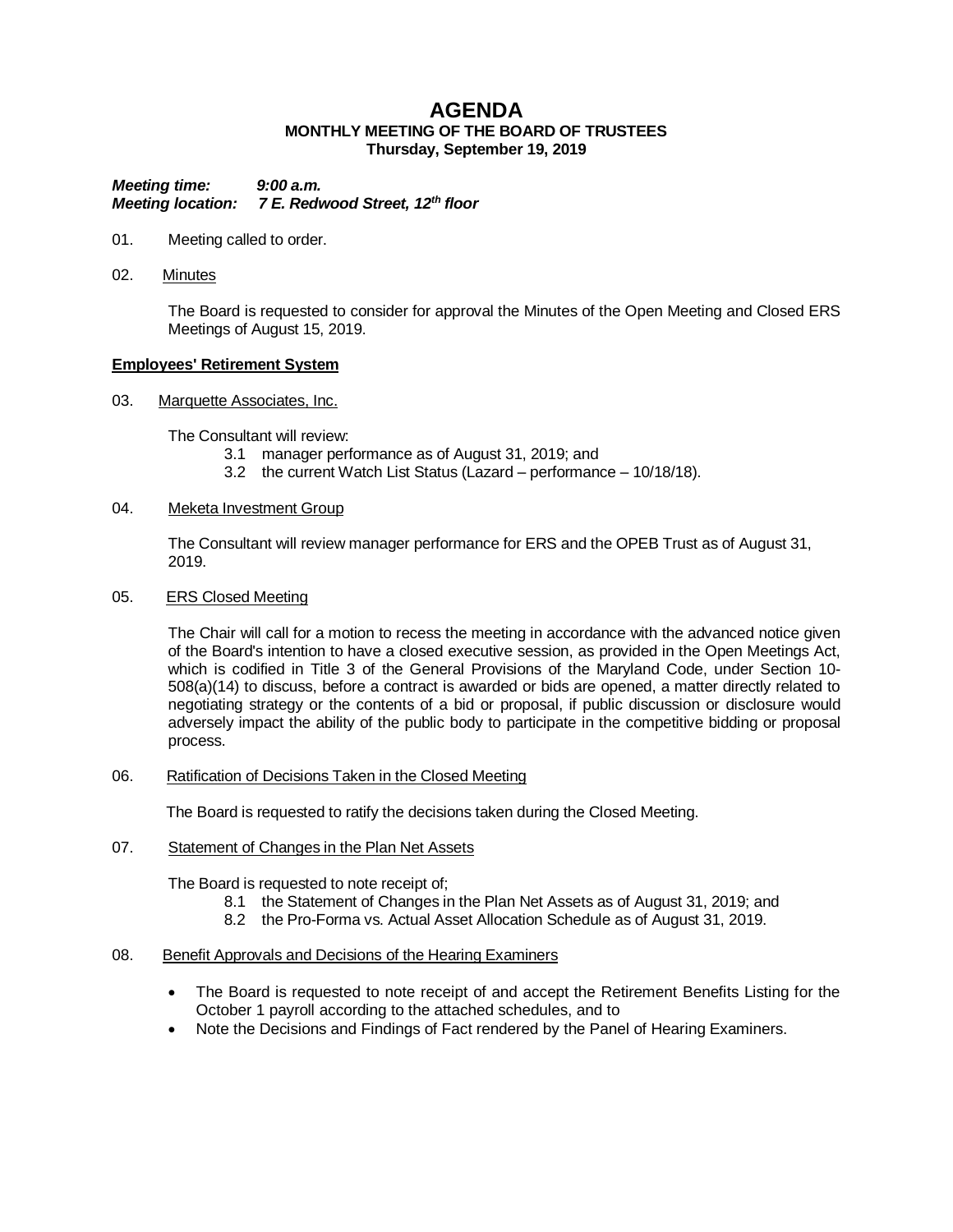#### 09. Project Status Report

The Executive Director will update the Board on various projects.

- Manager contracts
- Administrative expenses
- Staffing
- Scanning Project
- Trustee Election

#### 10. ERS Cash Flow Projections

- The Board is requested to note receipt of and accept the ERS Cash Flow Projection Schedule.
- The Accounting Manager will discuss with the Board.
- 11. ROUTINE ITEMS (To be acted upon collectively)

The Board is requested to collectively note receipt of the following items:

- 12.1 Trustee Educational Conferences & Program information.
- 12.2 System Comparison Chart

#### **12. Elected Officials' Retirement System**

12.1 Marquette Associates, Inc.

The Consultant will review:

- 12.1.1 manager performance as of August 31, 2019; and
- 12.1.2 the Pro-Forma vs. Actual Asset Allocation Schedules as of August 31, 2019.

## 12.2 Statement of Changes in the Plan Net Assets

The Board is requested to note receipt of the Statement of Changes in the Plan Net Assets as of August 31, 2019.

### 12.3 EOS Cash Flow Projections

- The Board is requested to note receipt of and accept the EOS Cash Flow Projection Schedule.
- The Accounting Manager will discuss with the Board.
- The Board is requested to ratify the change in Cash Requirement Instructions from the August 15, 2019 Meeting.

#### 

#### **13. Retiree Benefits ("OPEB") Trust**

13.1 Marquette Associates, Inc.

The Consultant will review:

- 13.1.1 manager performance as of August 31, 2019; and
- 13.1.2 the Pro-Forma vs. Actual Asset Allocation Schedules as of August 31, 2019.